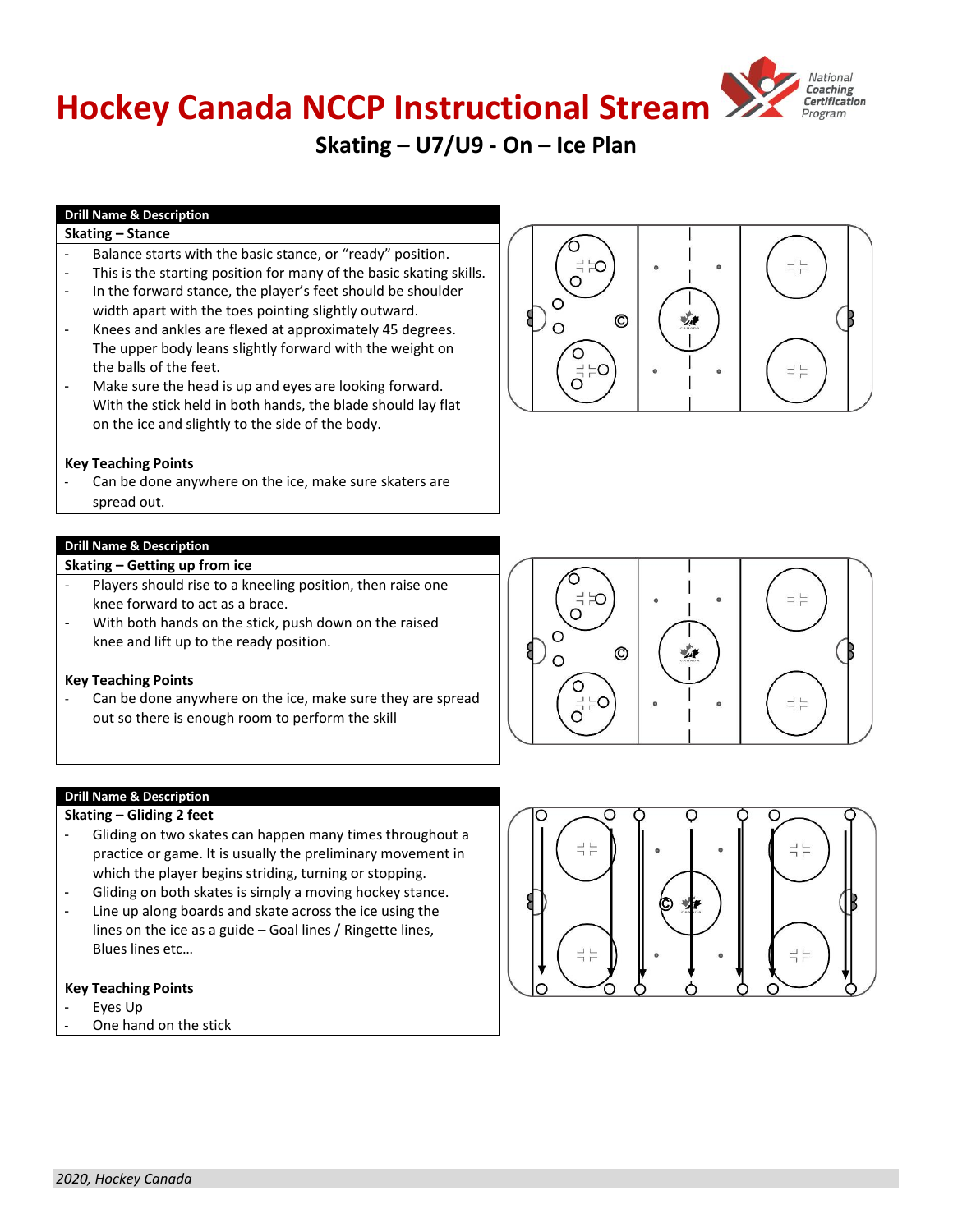# **Skating – Double C‐Cuts – (Bubbles)**

- C-cuts are a basic skill that can help younger players with their forward skating.
- The c-cut is an important skill to master because it's a necessary component of many other skills such as crossovers and propulsion while turning.
- In this skill the skater does a C Cut simultaneously with both feet, and then brings them back together as fast as they can
- Line up along boards and skate across the ice using the lines on the ice as a guide – Goal lines / Ringette lines, Blues lines etc…

# **Key Teaching Points**

- Eyes Up
- Two hands on the stick

# **Drill Name & Description**

# **Skating – Gliding 1 Foot**

- Learning to balance and glide on one foot is essential, because proper skating technique requires that one foot must always be under the body's centre of gravity.
- This is done by maintaining the basic stance on the supporting leg while picking up the opposite foot.
- Line up along boards and skate across the ice using the lines on the ice as a guide – Goal lines / Ringette lines, Blues lines etc…

# **Key Teaching Points**

- Eyes Up
- Two hands on the stick
- Take two strides then glide

# **Drill Name & Description**

# **Skating – Gliding Inside Edge / Alternating**

- Preliminary skill used prior to gliding on both skates
- Majority of time while skating is done on one foot.
- C‐Cut with one foot and glide on inside edge until back to centre (use line as guide) then repeat, same foot all the way across the ice, other foot back
- Progress to alternating feet hold edge until back to centre then use other foot
- Line up along boards and skate across the ice using the lines on the ice as a guide – Goal lines / Ringette lines, Blues lines etc…

- Eyes Up
- One hand on the stick



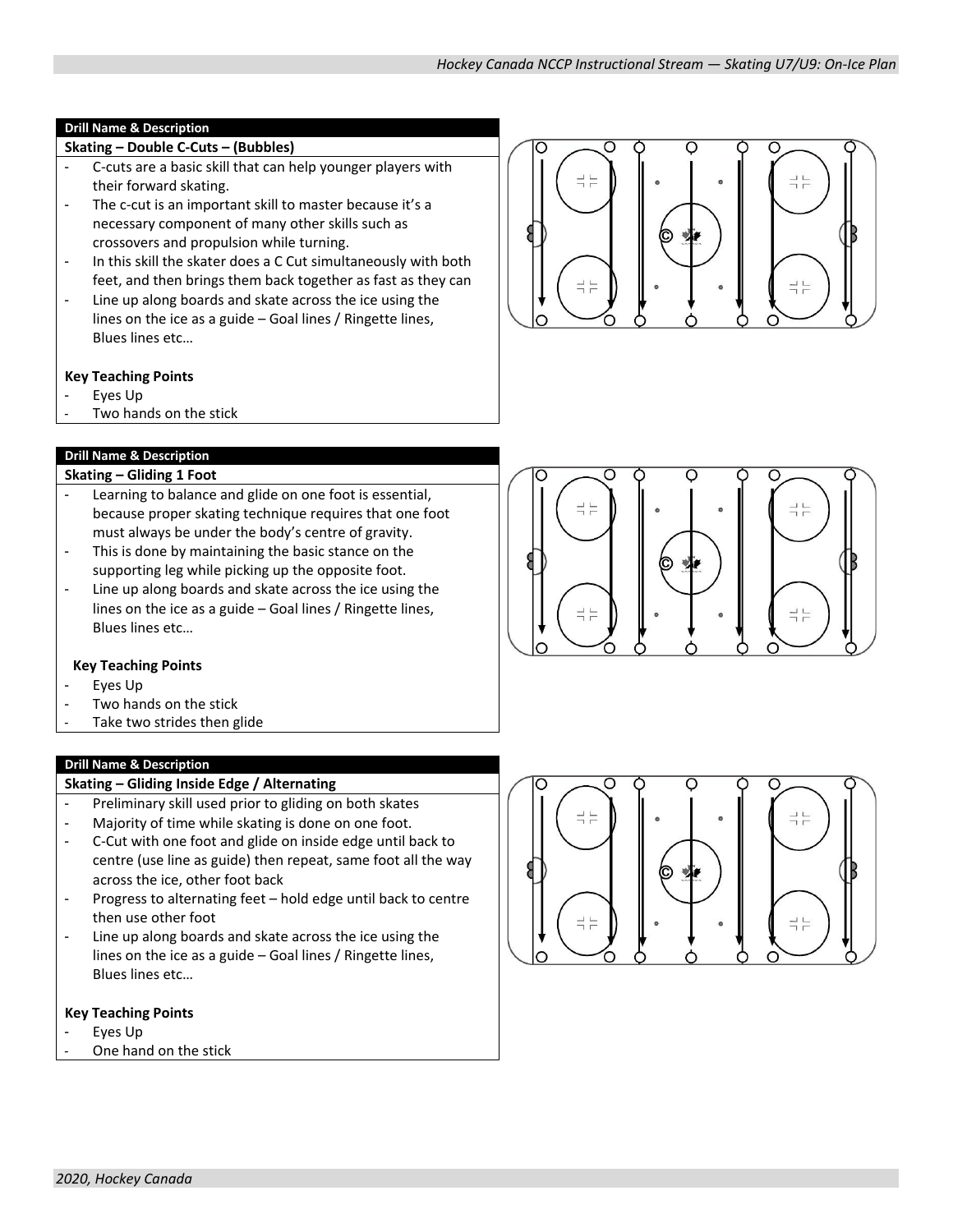- **Skating – C Cuts**
- C-cuts are a basic skill that can help younger players with their forward skating.
- The c-cut is an important skill to master because it's a necessary component of many other skills such as crossovers and propulsion while turning.
- The basic c-cut involves using one leg as the glide leg and the other, as the drive leg. The drive leg must recover directly under the body next to the glide leg.
- One leg across the ice and the other back using the line as a guide
- Line up along boards and skate across the ice using the lines on the ice as a guide – Goal lines / Ringette lines, Blues lines etc…



# **Drill Name & Description**

# **Skating – Continuous Crossovers (Scissors)**

- Forward Continuous crossovers (scissors) are a great exercise for working on outside edge control and coordination.
- It is critical for the players to keep their glide leg bent and to only use their outside edges when performing this skill.
- Line up along boards and skate across the ice using the lines on the ice as a guide – Goal lines / Ringette lines, Blues lines etc…

# **Key Teaching Points**

- Eyes Up
- One hand on the stick

#### **Drill Name & Description**

# **Skating – Inside / Outside Edges (Slalom)**

- Performing slaloms by alternating the lead foot is another great exercise for improving edge control.
- It's important that each time they go into a turn, the players' feet exchange front and back positions and never leave the ice.
- Keep feet as close together as possible.
- Line up along boards and skate across the ice using the lines on the ice as a guide – Goal lines / Ringette lines, Blues lines etc…

- Eyes Up
- One hand on the stick



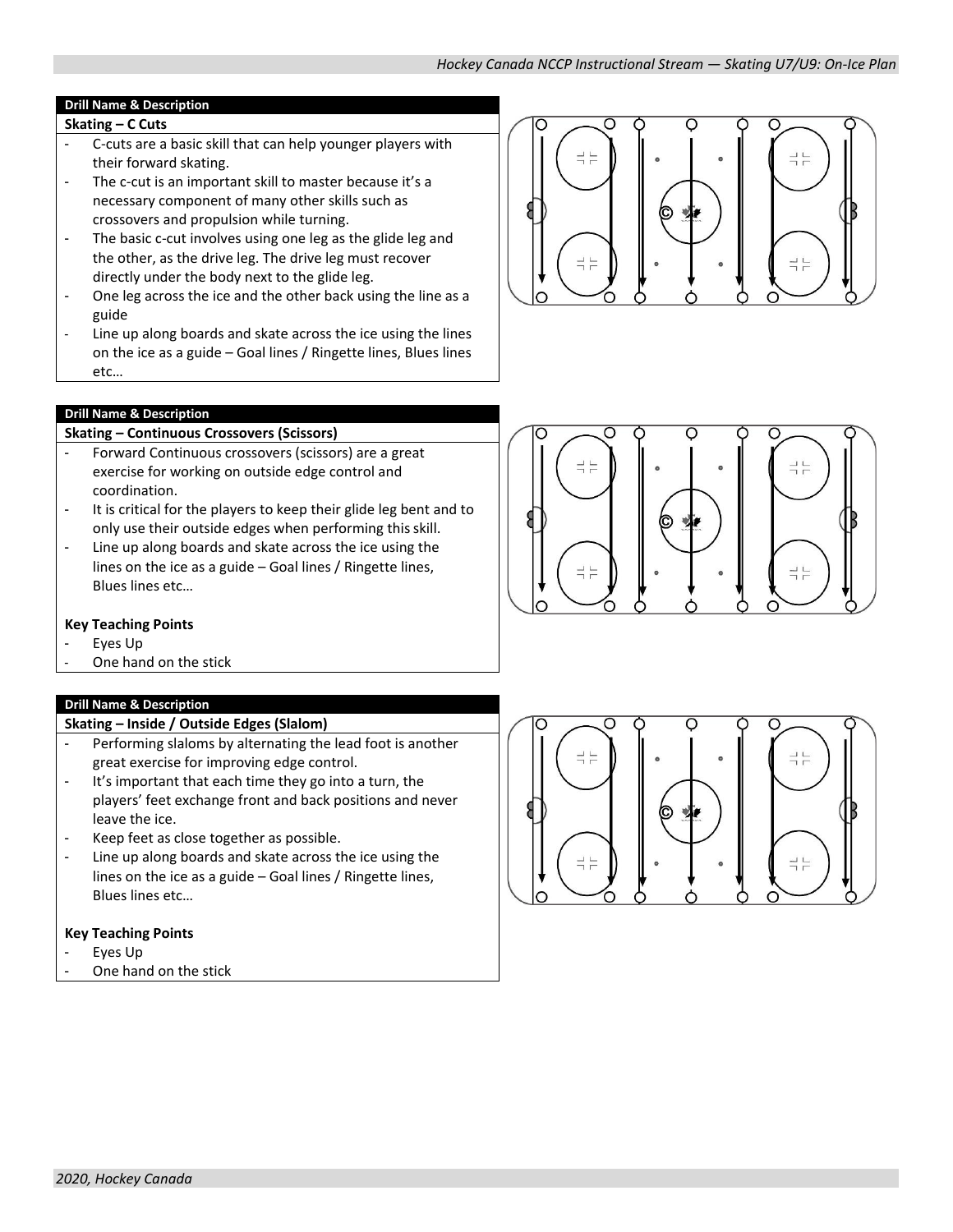# **Skating – Forward Striding – 1 Leg Push / Striding 1 Leg**

- The basic forward stride is derived from a sequential extension of the hip, knee and ankle in a lateral thrust.
- The knee of the gliding leg must be fully flexed, extending beyond the toe of the skate. The weight of the body needs to transfer over the striding leg at the beginning of each stride.
- The ankle and foot of the striding leg should be completely extended to the tip of the toe.
- The skate of the recovery leg should be kept low to the ice, passing under the centre of gravity.
- It is common to see younger players use a high heel kick after the stride, but this makes the recovery time longer. As speed increases, longer and less frequent strides may be taken to maintain speed.
- Stride using one leg only across the ice and then use the other coming back. ( Can progress to holding the stick out in front of the body to maintain posture )
- Line up along boards and skate across the ice using the lines on the ice as a guide – Goal lines / Ringette lines, Blues lines etc…

#### **Key Teaching Points**

- Eyes Up
- One hand on the stick

# **Drill Name & Description**

#### **Skating – Forward Striding**

Utilizing the description above, place the skaters in two lines at the hash marks and have them skate down the middle of the ice, turn toward the boards and come back along the boards doing the same skill.

- Eyes Up
- One hand on the stick



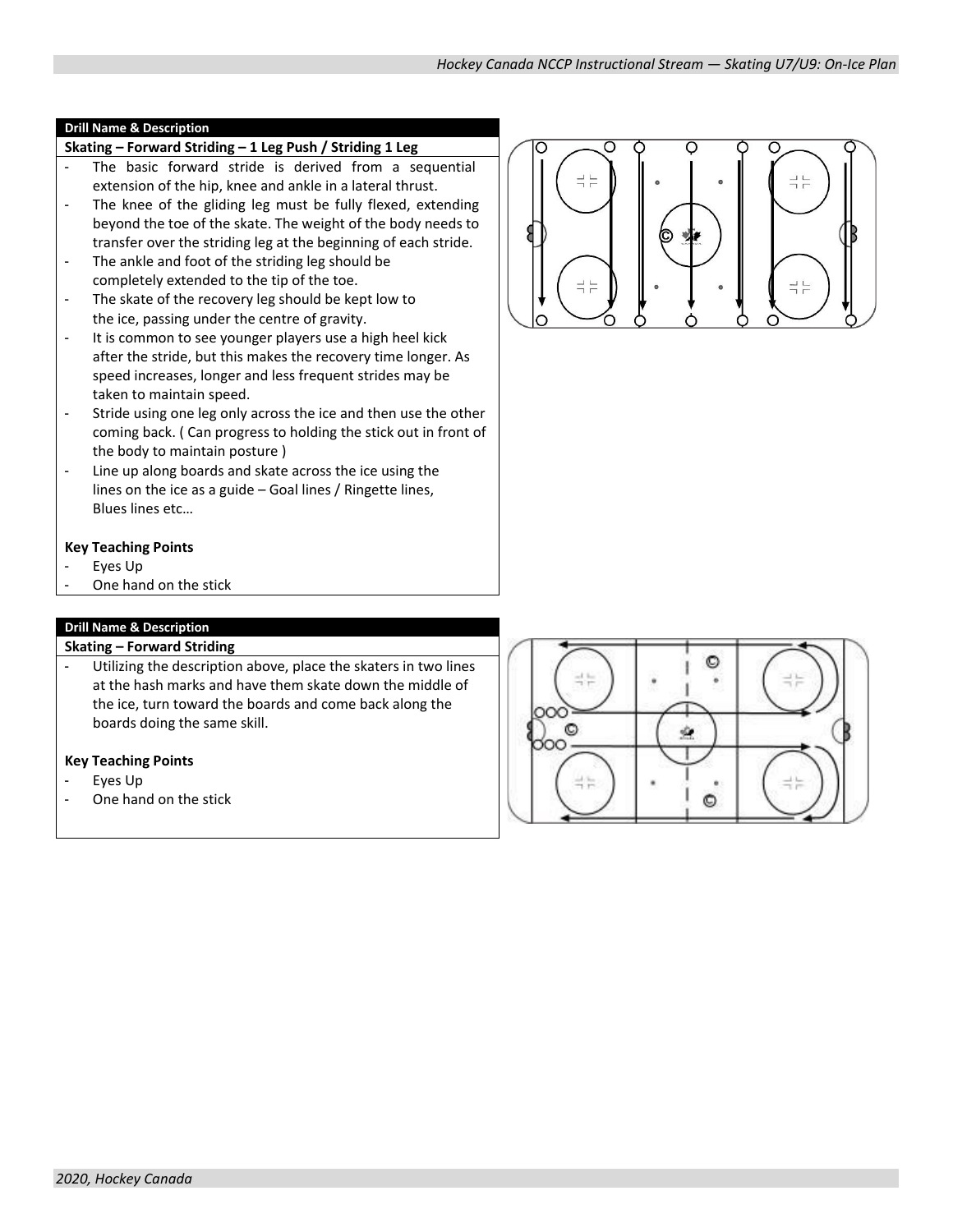- **Skating – Forward Crossovers**
- Crossovers are a method of turning while maintaining or picking up speed.
- The crossover begins by extending the outside foot back and to the side.
- The skater then pushes off the inside edge and brings the outside foot over and in front of the inside leg. At this point the inside foot also extends sideways and backward by pushing off the outside edge.
- Use the line of the circle as a guide make sure outside foot lands on the inside of the circle

# **Key Teaching Points**

- Eyes Up
- One hand on the stick

# **Drill Name & Description**

# **Skating – Forward Crossovers – Cross Under**

- This combination skill involves two actions.
- The first is a simple c-cut on the inside edge, the second is a c‐cut on the outside edge of the same skate.
- This second action is a difficult skill because creating the additional propulsion requires that the entire skate blade remain in contact with the ice while the outside edge of the heel is driving downward.
- Place pucks on the circle to give skaters a guide as to when to cross-under with the inside foot

# **Key Teaching Points**

- Eyes Up
- One hand on the stick

# **Drill Name & Description**

# **Skating – Forward Crossovers – Hi/Lo**

- This drill develops a great deal of foot speed by performing 3 or 4 quick crossovers in one direction and then 3 or 4 in the other.
- It is done around the top of one circle, and then the bottom of another.
- Performing the drill in this way is more relevant to an actual game situation than performing crossovers around a complete circle.

- Stay low with knee bend
- Try to keep the level of the head / helmet the same





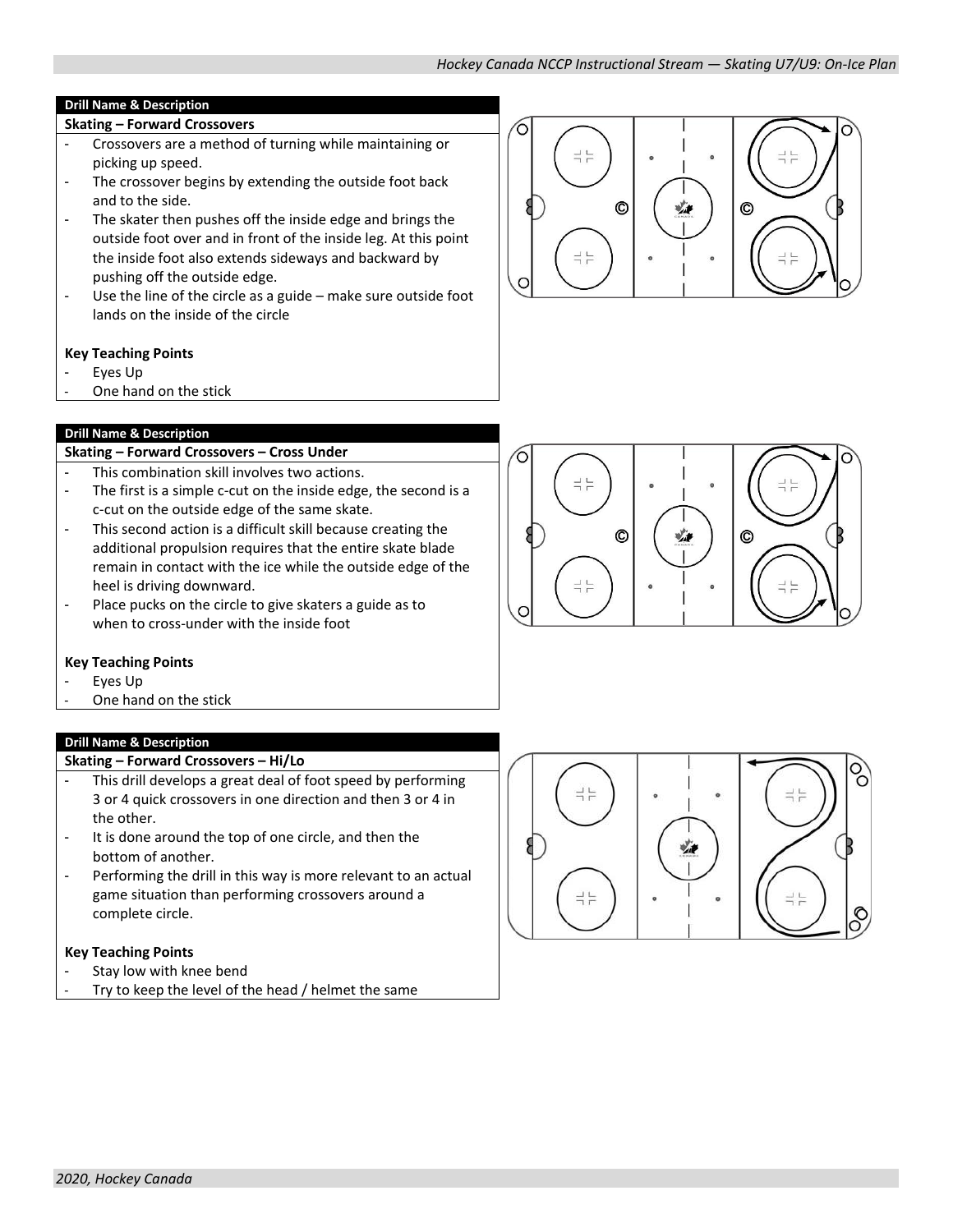- **Skating – Forward Crossovers - Linear**
- This drill is a great way to improve a skaters agility and foot speed.
- By doing three quick crossovers to the left and right, the player is constantly changing directions.
- Younger players often forget to complete the crossover when attempting this exercise with speed. However, note that technique is more important than speed when performing this drill.
- Start with 2 or 3 crossovers each way, then progress to 1 crossover, then 2 forward strides, then 1 crossover the other way

# **Key Teaching Points**

- Maintain knee bend
- Try to keep head / helmet level

# **Drill Name & Description**

#### **Skating – Backward Skating – C‐Cuts**

- C-cuts are a basic skill that can help players develop their backward skating. The c‐cut is an important skill to master because it is a necessary component of many other skills such as crossovers and propulsion while turning.
- The basic c-cut involves using one leg as the glide leg and the other as the drive leg. After a strong push by the toe of the skate, the drive leg must recover directly under the body next to the glide leg.



# **Drill Name & Description**

#### **Skating – Backward Skating – Inside Edges**

- This is basically alternating c-Cuts backwards except the skater is changing legs much quicker.
- It is almost jumping from skate to skate, with a short glide in between.
- This helps to develop power

# **Key Teaching Points**

- Eyes up
- One hand on stick

# **Drill Name & Description**

# **Skating – Backward Skating**

- Backward skating is simply combining a series of c-cuts.
- A quiet upper body, without excessive arm movement is the key to performing this drill efficiently.
- Alternate legs, strong c-cut (half heart) push then recover underneath and then use the other leg.

- Head up
- One hand on stick





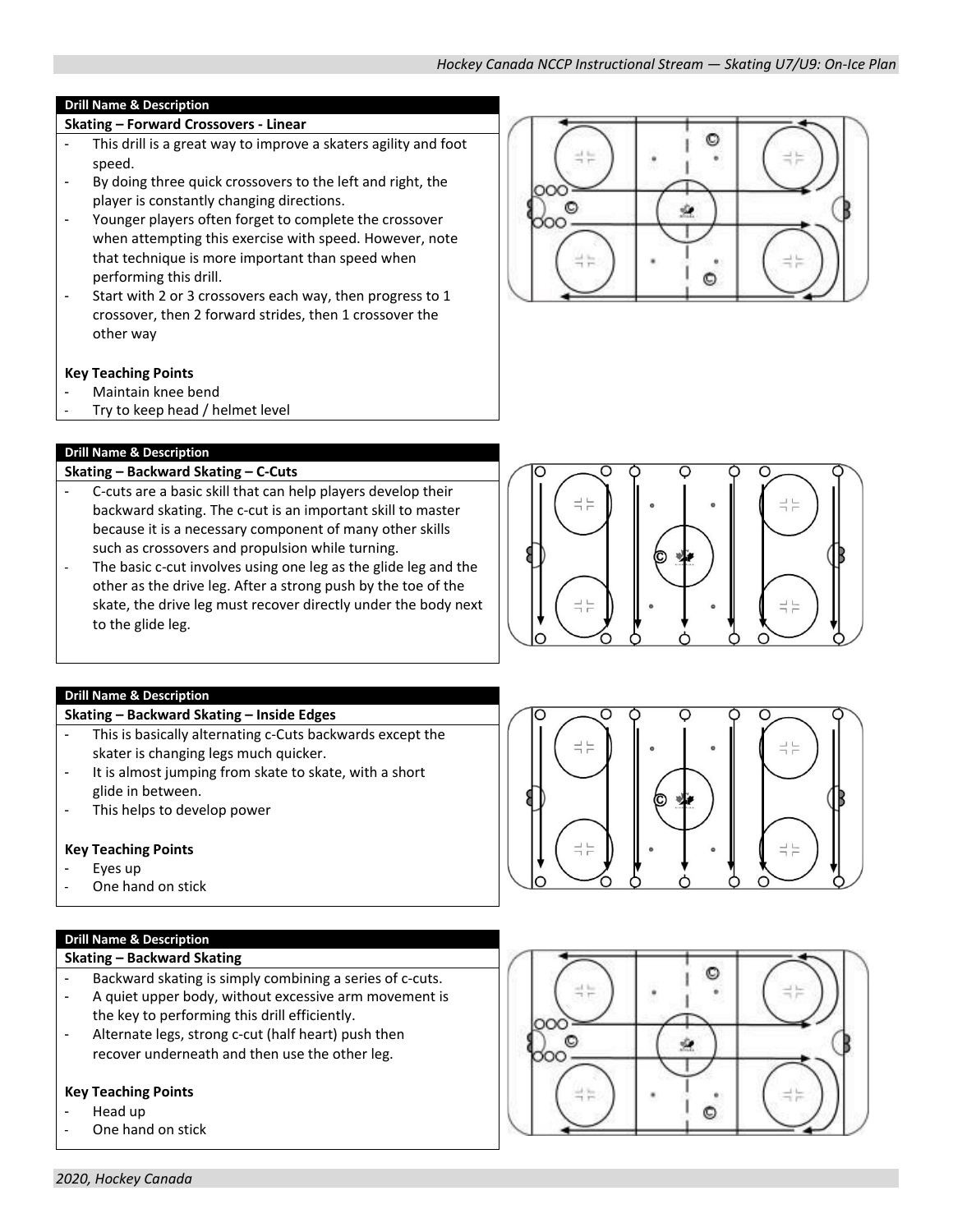#### **Skating – Backward Skating – Backward Crossovers**

- Crossovers backward are usually used only by defencemen during games, but it is important that all players be able to perform them as equally well as forward crossovers.
- The skill starts by picking up the outside foot and bringing it across and in front of the inside foot.
- At the same time, the inside foot extends back and to the side creating a pushing force with both feet. The outside foot, which is now on the inside of the body, pushes outward.
- Utilize a half circle pattern as it is more applicable to a game type situation

#### **Key Teaching Points**

- Eyes / Head up
- One hand on stick

# **Drill Name & Description**

# **Skating – Backward Skating – 1 Crossover Reach**

- This technique helps to increase a player's speed when skating backward. When a player initiates a crossover move the outside foot should reach out as far as possible.
- Once the toe is planted, the reaching aspect forces the player to pull the rest of the body to the outside. This creates more power and momentum for the player to perform additional crossovers.
- Create two lines at the hash marks and skate down the middle of the ice and at the far end, turn towards the boards and perform the same skills coming back

# **Drill Name & Description**

#### **Skating – Turning – Glide Turns**

- Glide turns typically happen when a player is either not involved in the play or is getting ready to react to what is happening around them.
- It begins with the skates shoulder width apart and is initiated by the head and shoulders. Using a proper knee bend, the body must lean in the direction of the turn.
- It is important to follow the stick into the turn.

- Turn head first, shoulders second
- Maintain knee bend





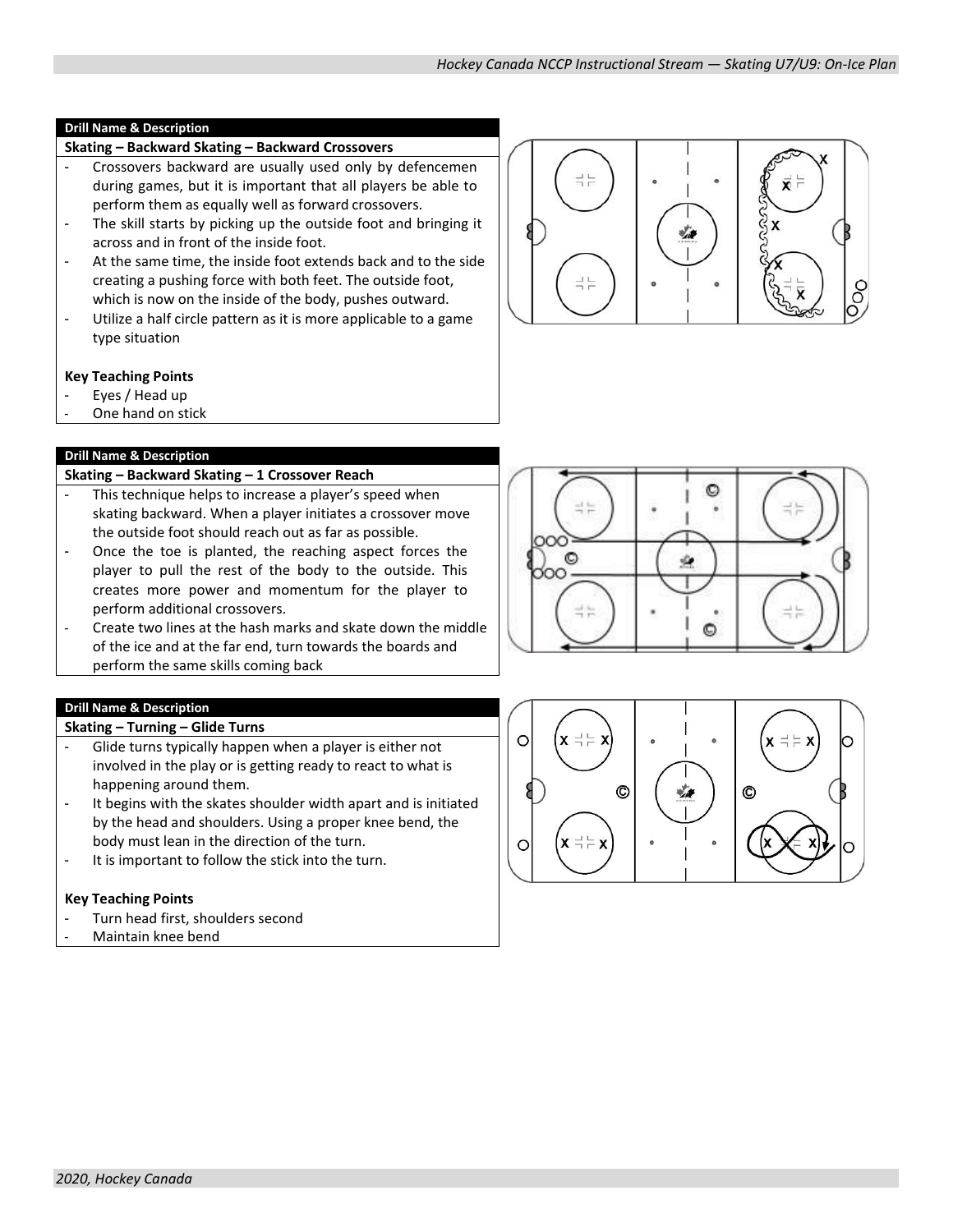# **Skating – Heel to Heel**

- This is a progression in pivoting that enables a player to always be facing the play.
- In performing this skill the player picks up the inside foot and rotates it 180 degrees, then places it back on the ice so that the heels are facing each other.
- The other foot is then brought up and rotated 180 degrees so the feet are once again parallel.

# **Key Teaching Points**

- Bend the knees and open the knees this will place the skates in the proper position
- Use the dot in the circle to place the stick on to help with alignment and balance
- Push with back foot, glide on front

# **Drill Name & Description**

# **Skating – Heel to Heel**

- This is a progression in pivoting that enables a player to always be facing the play.
- In performing this skill the player picks up the inside foot and rotates it 180 degrees, then places it back on the ice so that the heels are facing each other.
- The other foot is then brought up and rotated 180 degrees so the feet are once again parallel.
- Front foot must stay pointed forward

#### **Key Teaching Points**

- Bend the knees and open the knees this will place the skates in the proper position
- Use the line of the circle to act as a guide
- Push with back foot, glide on front

#### **Drill Name & Description**

#### **Skating – Transition – Heels First**

- Focus on heels first transition from forward to backward
- This is used when containing the rush
- Allow one crossover after pivot then get into backward stride
- On transition from backward to forward "ride" and do not cross feet
- On backward to forward pivot, lift the foot in the direction you are going and "load" the other foot

- Have a good knee bend for balance
- Keep chest and toes up ice
- Limit the crossing of the feet as much as possible
- Keep their head up, shoulders back and toes up ice
- Heels and hips first to turn





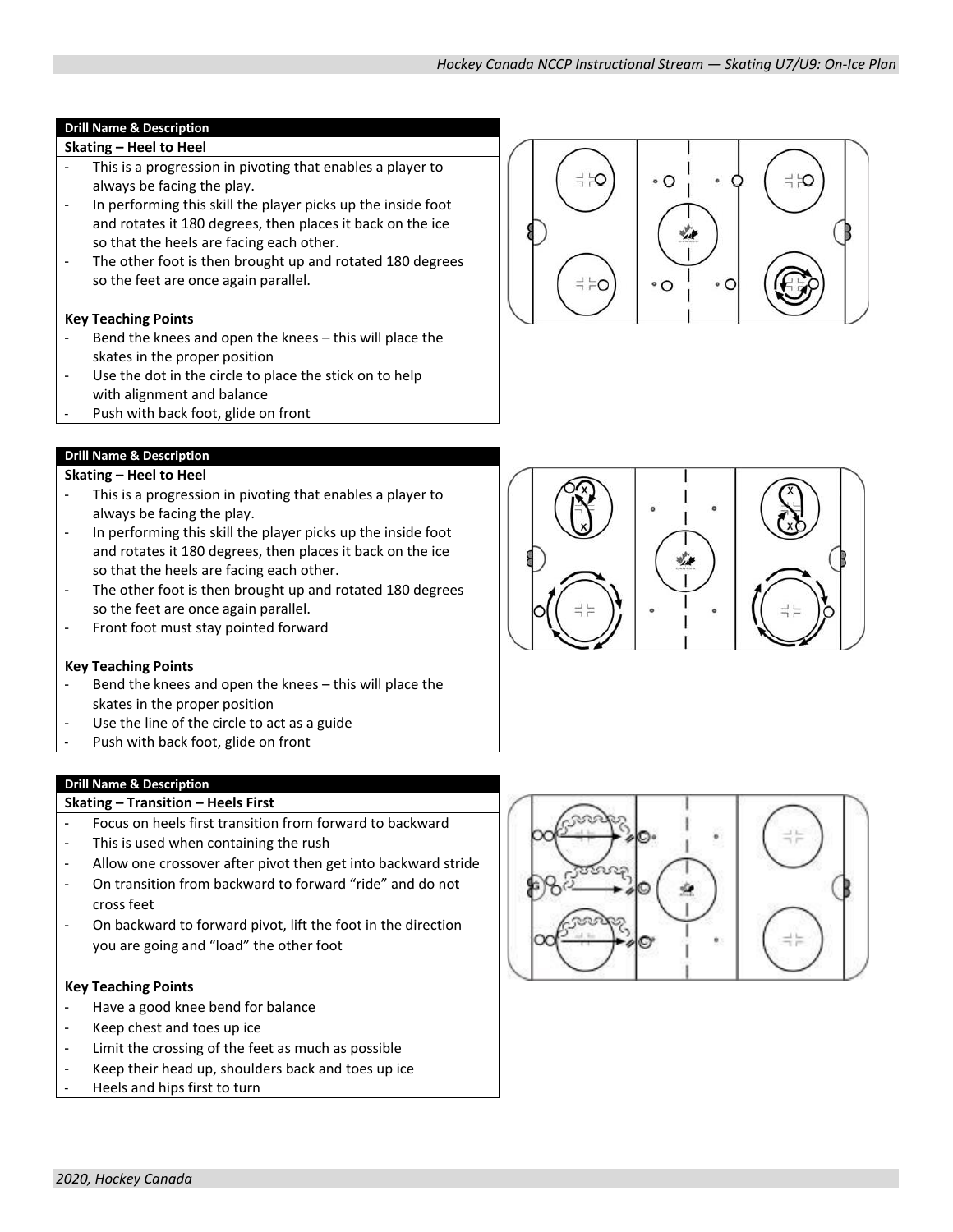- **Skating – Transition – Toes First** - Focus on toes first transition from forwards to backwards
- This is most often used when aggressively closing the gap
- Point toes, "unload" and then start backward stride
- Allow one (or none) crossover after pivot then get into bwd stride
- On transition from backward to forward, players "ride" and try not cross feet
- On backward to forward pivot, lift the foot in the direction you are going and "load" the other foot

# **Key Teaching Points**

- Good knee bend for balance
- Keep chest and toes up ice
- Limit the crossing of the feet as much as possible
- Keep head up, shoulders back and toes up ice
- In shifting from forward to backward, "unload" your weight before skating backwards

# **Drill Name & Description**

#### **Skating – Forward Crossovers**

- Bwd to fwd and fwd to bwd pivots allow a player to change directions without modifying speed. Before a player performs either of these pivots, their weight must be over the glide leg.
- To make a backward to forward pivot, a player must rotate their drive skate 180 degrees outward and place it down on the ice.
- Following a simultaneous rotation of the head, shoulders, and hips the weight is then transferred rapidly to the rotating skate while the glide skate rotates 180° becoming parallel to the rotating skate.
- To make a forward to backward pivot the actions are similar except the player will need to rotate their drive skate almost 270 degrees.

# **Key Teaching Points**

Skaters line up in tow lines at the hash marks and skate down the middle of the ice, performing pivots both ways